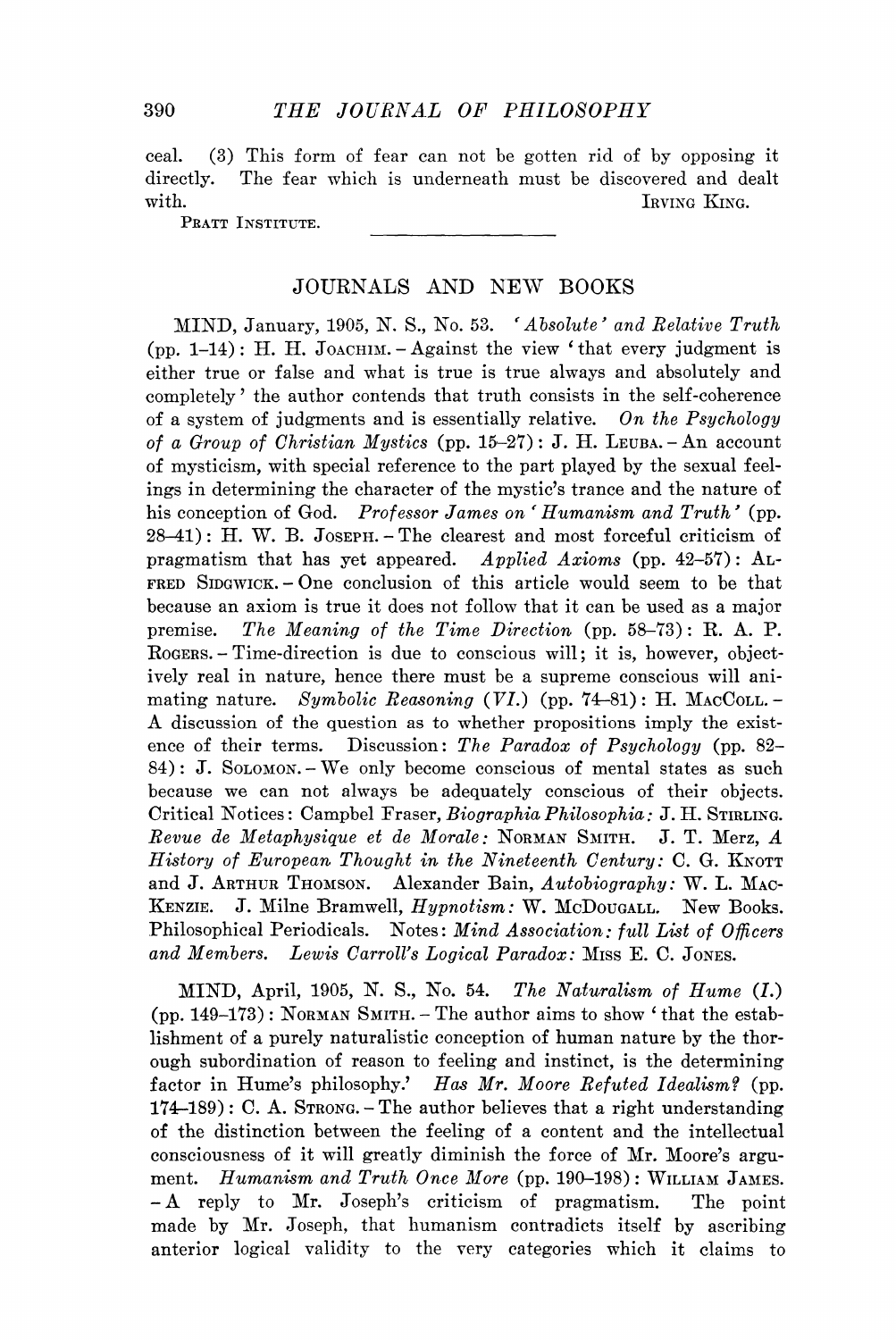explain as mere psychological products of evolution, is treated lightly by the author, who appears to feel that this extraordinary procedure of the pragmatist is a quite ordinary case of explaining hypothetically the origin of a present fact. *On Analogy and Its Philosophical Importance* (pp.  $199-209$ : H. Hörrping.  $-A$  defense of the view that truth is dynamic or pragmatic, that all ideas are symbolic, and that explanation, whether in science, metaphysics or religion, proceeds by analogy. *Mr. Bradley's*  ' Absolute Criterion' (pp. 210-220): H. V. KNOX.<sup>-"</sup> The intention of the present paper .. . is to traverse Mr. Bradley's contention that in the principle 'ultimate reality' is such that it does not contradict itself we have an 'absolute criterion' for distinguishing appearance from reality. I hope to show that the principle of contradiction so understood is selfcontradictory." *Phenomenalism in Ethics* (pp. 221–234): F. C. Doan. -" The moral life is to be found and is to get its expression within the phenomenal series and any absolute view of it must be peculiarly ineffectual in attempting to complete the series in facts of experience." Discussions: *The Definition of 'Pragmatism' and 'Humanism'* (pp. 235¬  $240$ : F. C. S. SCHILLER. - An autobiographical account of the genesis of Mr. Schiller's humanism, and a further elucidation of its nature and meaning as distinguished from pragmatism. *Energy and Effort* (pp.  $241-243$ ): J. S. STUART-GLENNIE. - The author gives a brief restatement of a cosmological theory first promulgated by him in 1859. Critical Notices: Hans Cornelius, *Einleitung in die Philosophic:* G. E. MOORE. Georg Simmel, *Kant:* G. DAWES-HICKS. G. Stanley Hall, *Adolescence*: W. H. WINCH. Rudolf Eucken, Geistige Strömungen der Gegenwart: DAVID MORRISON. R. K. Gaye, *The Platonic Conception of Immortality and its Connection with the Theory of Ideas:* JOHN BURNET. New Books. Philosophical Periodicals. Notes: *Lewis Carroll's Logical Paradox:*  (W.). *Note Concerning Thought and Reality:* SIR OLIVER LODGE.

- Driesch, H. Der Vitalismus als Geschichte und als Lehre. Leipzig: Barth. 1905. 8vo. 5 M.
- Erichsen, L. *An den Grenzen das Uehersinnlichen. Der Persdnliche Einfluss.* Strassburg: Singer. 1905. xiii  $+$  103 pp.
- Ewald, D. Richard Avenarius als Begrunder des Empiriokritizismus. Berlin: E. Hofman & Co. 1905. 8vo.  $v + 177$  pp.
- Freud, S. *Der Wiz und seine Beziehung zum Unbewussten.* Vienna: Deuticke. 1905. 8vo. 5 M.
- Goldschmidt, L. *Kant's ' Privatmeinungen' iiber das Jenseits und die Kant-Ausgahe der K. preuss. Ah. d. Wiss.* Gotha: Thienemann. 8vo. 2.40 M.
- Holmes, E. What is Philosophy? London: Lane. 1905. 8vo. 2s. 6d.
- Melli, G. *La filosofia di Schopenhauer.* Florenz: Seeber. 1905. 8vo.  $3.50$  L.
- Rehmke, J. *Die Seele des Menschen. 2. Auflage.* Leipzig: B . G. Teubner. 1905. 8vo. 143 pp. 1 M.
- Revel. *L'evolution de la vie ai de la conscience du regne mineral aux regnes humain et surhumain,* Paris: Bodin. 1905. 8vo. 3 Fr.